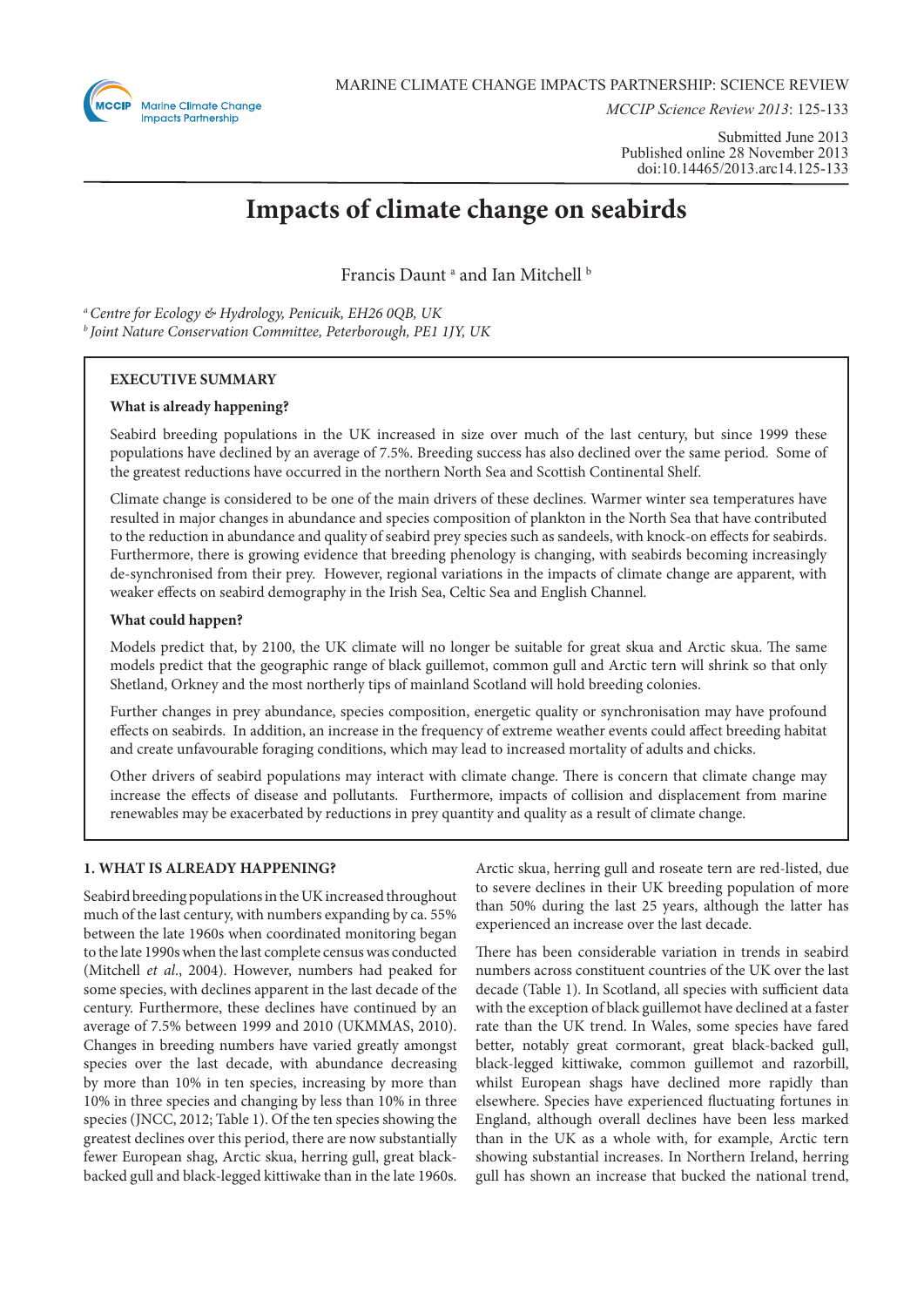but numbers are recovering after a huge decline from almost 18,000 pairs in the mid 1980s to just 700 in the late 1990s.

Climate change is believed to be one of the primary causes of these declines (Wanless and Harris, 2012). Most of the waters around the UK have been warming since the 1980s, and recent studies have demonstrated links between breeding success or adult survival and climate (Thompson and Ollason, 2001; Frederiksen *et al*., 2004b; Grosbois and Thompson, 2005; Votier *et al*., 2005, 2008; Harris *et al*., 2005a; Grosbois *et al*., 2009; Lewis *et al*., 2009). In the North Sea, average winter sea-surface temperature (SST) has increased by approximately 1°C since the early 1980s. The over-winter survival of adult black-legged kittiwakes breeding in eastern Scotland is lower following winters with higher SST, and breeding success one year later is reduced (Frederiksen, 2004b, 2007b). Sea temperature rise has led to a change in species composition and biomass of the North Sea plankton community (Beaugrand *et al*., 2003), and warmer sea temperatures are associated with a reduction in the recruitment of the lesser sandeel *Ammodytes marinus* (Arnott and Ruxton, 2002), the principal prey of most seabird species in the region. In accordance with this, several studies have shown that the link between climate and seabird performance is mediated via changes in prey availability (so-called bottom-up effects; Rindorf *et al*., 2000; Oro and Furness, 2002; Frederiksen *et al*., 2006; Parsons *et al*., 2008; Daunt *et al*., 2008). However, as evidenced by the contrasting demographic trends across the UK (Table 1; Cook *et al*., 2011), regional variation in the effects of climate change on seabirds is apparent. In particular, there is growing evidence that the climate impacts recorded in the North Sea are not replicated elsewhere. The effect of winter SST on black-legged kittiwake breeding success outlined above is not apparent throughout the UK (Frederiksen *et al*., 2007a) and analyses of the Irish Sea, the Celtic Sea and the English Channel have found only weak climate effects on seabird demography (Lauria *et al*., 2012, 2013).

The mechanisms underlying this regional variation are poorly understood. Sandeel distribution in UK waters is patchy, with distinct spawning aggregations resulting from the availability of sandy sediments and the sedentary behaviour of adult sandeels (Proctor *et al*., 1998; Pedersen *et al*., 1999; Wright *et al*., 2000). The varying fortunes of these distinct sandeel stocks may have led to the observed geographical variation in seabird breeding success (Frederiksen *et al*., 2005). However, the effects of climate on clupeids and gadoids may also be important since they form an important component of seabird diet in many parts of the region (Bull *et al.*, 2004; Swann *et al*., 2008). Moreover, a recent analysis of common guillemot diet has shown that sandeels are increasingly being replaced by clupeids (principally sprat *Sprattus sprattus*) along the east coast of the UK (Anderson *et al*., 2013), in line with recent increases in sprat abundance (Alvarez-Fernandez *et al*., 2012; Heath *et al*., 2012a). Exploring the effects of multiple prey species on seabird performance is therefore important in understanding regional variation in climate impacts. A recent study developed a multi-species functional response of common guillemots on the Isle of May National Nature

*Table 1: Change in breeding numbers of seabird species at colonies in the UK during 1999-2011. Red = declines of >10%, Green = increases of >10%; Yellow = change of 10%* 

*or less; grey indicates no robust analysis was possible due to inadequate data; nb = not breeding. Data source: JNCC* 

*(2012).*

|                             | % change in abundance 1999-2011 |          |         |        |                     |
|-----------------------------|---------------------------------|----------|---------|--------|---------------------|
| Species                     | UK                              | Scotland | England | Wales  | Northern<br>Ireland |
| Northern Fulmar             | $-39%$                          | $-41%$   |         | $-12%$ |                     |
| Manx Shearwater             |                                 |          |         |        |                     |
| European<br>Storm-petrel    |                                 |          |         |        |                     |
| Leach's<br>Storm-petrel     |                                 |          | nb      | nb     | nb                  |
| Northern Gannet             |                                 |          |         |        | nb                  |
| <b>Great Cormorant</b>      | $-14%$                          |          | $-10%$  | 27%    |                     |
| European Shag               | $-15%$                          | $-18%$   | $-4%$   | $-26%$ |                     |
| Great Skua                  |                                 |          | nb      | nb     | nh                  |
| Arctic Skua                 | $-62%$                          | $-62%$   | nb      | nb     | nb                  |
| Black-legged<br>Kittiwake   | $-47%$                          | $-58%$   | $-29%$  | $-10%$ |                     |
| Mew Gull                    |                                 | $-38%$   |         |        |                     |
| <b>Black-headed Gull</b>    | 53%                             |          | 79%     |        |                     |
| Lesser<br>black-backed Gull | $-30%$                          |          |         | $-20%$ |                     |
| Herring Gull                | $-31%$                          | $-50%$   |         |        | 29%                 |
| Great<br>black-backed Gull  | $-43%$                          | $-57%$   |         | 36%    |                     |
| Sandwich tern               | 7%                              | $-37%$   | $-22%$  |        |                     |
| Roseate Tern                | 61%                             |          |         |        |                     |
| Common Tern                 | $-14%$                          | $-46%$   | 6%      | $-6%$  |                     |
| Arctic Tern                 | $-14%$                          | $-81%$   | 53%     |        |                     |
| Little tern                 | $-5%$                           |          | $-8%$   |        | nb                  |
| Common<br>Guillemot         | 11%                             | $-36%$   |         | 69%    |                     |
| Razorbill                   | 7%                              | $-22%$   |         | 63%    |                     |
| <b>Black Guillemot</b>      |                                 | 13%      |         |        |                     |
| Atlantic Puffin             |                                 |          |         |        |                     |

Reserve (NNR), south-east Scotland, and showed that they were more sensitive to changes in the abundance of sprat than sandeels (Smout *et al*., 2013). However, such analyses require high quality diet data which are only available from a small number of species and locations (Anderson *et al*., 2013).

One important mechanism whereby climate change may drive bottom-up effects on seabirds is temporal mismatching between peak energy demands in the breeding season and availability of prey. There is growing evidence that seabird breeding phenology is changing, with laying dates getting later in several species, though a trend for earlier breeding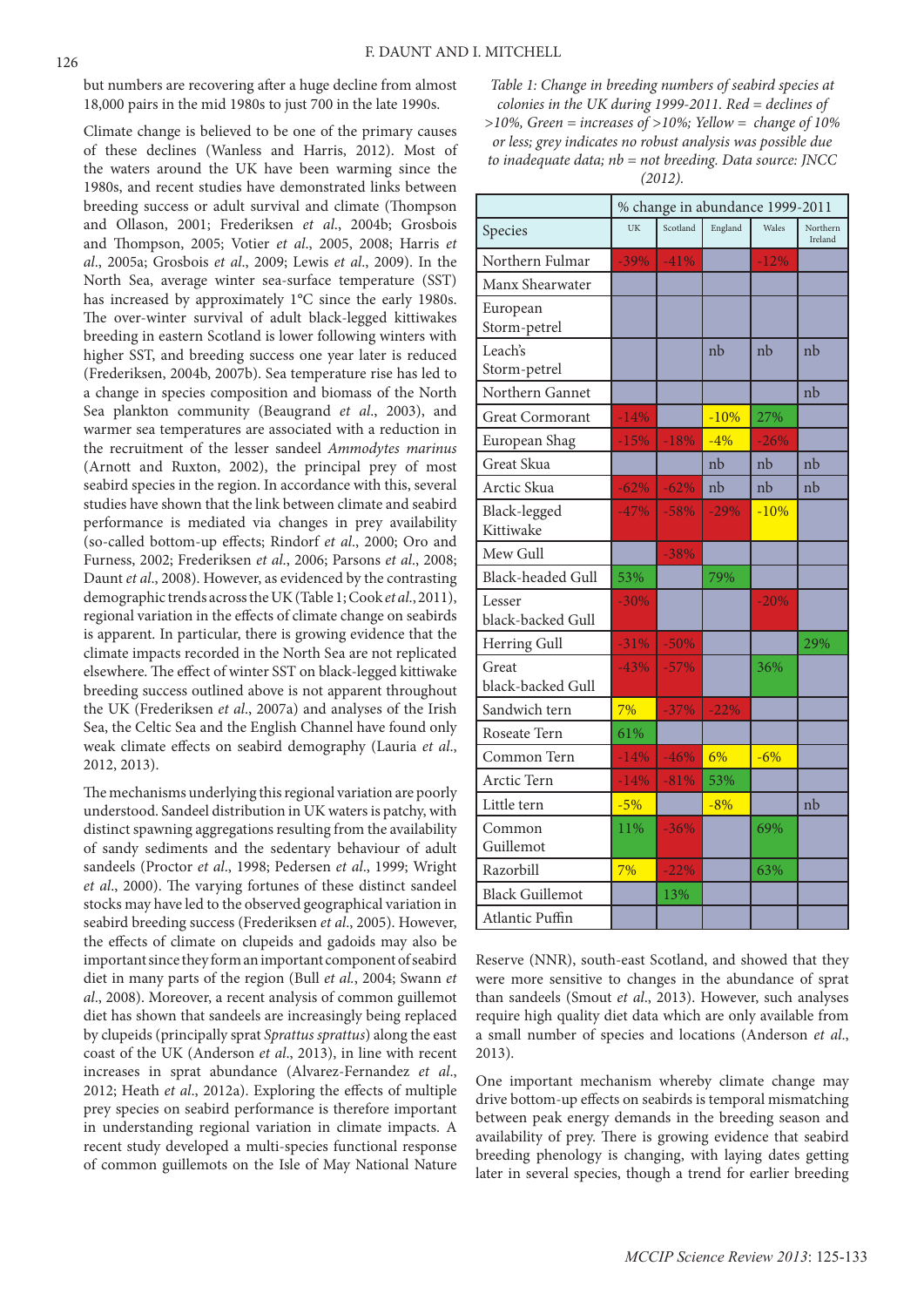has also been recorded (Frederiksen *et al*., 2004a; Wanless *et al*., 2008, 2009; Votier *et al*., 2009; Burthe *et al*., 2012). Phenological changes can disrupt ecosystem functioning by de-synchronising species' interactions, known as trophic mismatch. In the North Sea, significant changes in the timing of key life history events have resulted in changes in the length, and therefore energy value, of sandeels (Wanless *et al*., 2004; Frederiksen *et al*., 2011). The birds have not kept pace with these changes and as a result, are now relying on prey of lower calorific value during the chick rearing period when energy demands are highest (Burthe *et al*., 2012). Continued warming may further alter the phenology of seabirds and their prey, resulting in more pronounced trophic mismatch.

Seabirds may also be affected by climate directly, in particular during extreme weather (Jenouvrier, 2013). An analysis of European shags on the Isle of May NNR has revealed that very poor adult survival occurs during sustained periods of strong onshore winds and high rainfall in late winter (Frederiksen *et al*., 2008a). Extreme weather events may also be important during the breeding season when high winds and rainfall can result in widespread breeding failure (Aebischer, 1993; Mallory *et al*., 2009). Vulnerability to extreme weather is an understudied but potentially important mechanism whereby climate can affect seabirds, since many climate models are predicting an increase in frequency of such events (Solomon, 2007, Rahmstorf and Coumou, 2011).

Climate change impacts may interact with other drivers of seabird populations. For, instance, in the Northern North Sea off south-east Scotland a sandeel fishery that operated in the 1990s significantly depressed sandeel populations (Greenstreet *et al*., 2006; Heath *et al*., 2012b), with associated changes in adult survival and breeding success of blacklegged kittiwakes at adjacent colonies compared with years prior to the fishery opening and after it closed (Frederiksen *et al*., 2004b, 2008b; Daunt *et al*., 2008). Since 2000 there has been a ban on sandeel fishing off eastern Scotland and northeast England. If fishing is resumed to levels that significantly reduce local sandeel stock size, it could exacerbate reductions in breeding success and survival caused by increases in sea surface temperature as a result of climate change (Frederiksen *et al*., 2004b, 2007b).

For many years, some seabird species have benefited from fisheries through food provided at sea by discharging offal and discarding undersize fish. The abundance of scavenging species (e.g. great skua, northern fulmar) may have been elevated above levels that naturally occurring food sources could sustain (Tasker and Furness, 1996). The introduction of measures to conserve fish stocks has consequently reduced the amount of discards, as has the decline of some commercial fisheries. It is conceivable that the reduction in food provided by the fishing industry may have contributed to a population downturn of fulmars and other offshore surface-feeders since the mid-1990s (Reeves and Furness, 2002; JNCC, 2009). Another consequence of fewer discards is that great skuas have had to rely increasingly on other food sources, including the predation of other seabirds (Votier *et al*., 2004). Future changes to the Common Fisheries Policy in European waters which will lead to further reductions or elimination of discards is likely to put more pressure on scavenging species (Bicknell *et al*., 2013). It remains uncertain whether natural food sources are sufficient to enable scavenging species to meet their energetic needs in future (Votier *et al*., 2010, 2013).

Charting Progress 2 (UKMMAS, 2010) identified the following additional pressures on UK Seabird populations:

• **Introduction of non-indigenous species**: introductions of non-native mammals to islands have had major negative impacts on the resident colonies of ground-nesting seabirds (Craik, 1997, 1998; Mitchell and Ratcliffe, 2007; Ratcliffe *et al*. 2008). Mammals such as brown rat (*Rattus norvegicus*) and American mink (*Mustela vison*) predate on seabird eggs, chicks and in some cases, adult birds. Predation by mammals has caused the extinction of some colonies of ground-nesting seabirds such as terns, gulls, storm-petrels, Manx shearwater and Atlantic puffin. Other colonies have been substantially depleted, with seabirds confined to breeding in places that are inaccessible to predators.

• **Visual disturbance**: activities associated with the construction and operation of offshore renewable energy developments and with leisure and recreation can create visual disturbance to seabirds that may lead to the loss of habitat available for foraging or breeding. These impacts are currently localised and considered to be low across the UK as a whole. However, offshore renewable energy is expanding rapidly and these effects may become more important in future.

• **Removal of non-target species**: species such as northern fulmars and auks are caught by long-line and other fisheries in UK waters (Dunn and Steel, 2001). Quantitative data on seabird bycatch are currently lacking for most areas of the NE Atlantic (ICES, 2008, 2011). The European Commission have recently published a European-wide National Plan of Action that will encourage Member States and Regional Fisheries Management Organisations to reduce incidental catches of seabirds in fishing gears (COM, 2012).

• **Contamination by non-hazardous substances**: large numbers of seabirds from UK colonies have been killed by contamination from oil spills from ships in recent decades, with detectable effects on winter survival in some cases (Votier *et al*., 2005).

• **Marine litter**: marine litter is ingested by northern fulmars and other surface feeding seabirds (van Franeker *et al*., 2005). As a consequence, non degradable plastics accumulate in large quantities in their stomachs. However, it is unclear what effect this ingested litter has on the birds' health and longterm survival.

Continued research on seabird ecology is needed to understand the impacts of climate change and other drivers on populations. There has been a significant expansion in research into at-sea distributions of UK seabirds using GPS tracking of breeding birds in summer (Guilford *et al*., 2008; Hamer *et al*., 2009; Harris *et al*., 2012; RSPB, 2013) and GLS tracking of seabirds in winter (Guilford *et al.,* 2009; Harris *et al*., 2010; Fort *et al*., 2012). Furthermore, there is a growing recognition of the importance of seasonal interactions,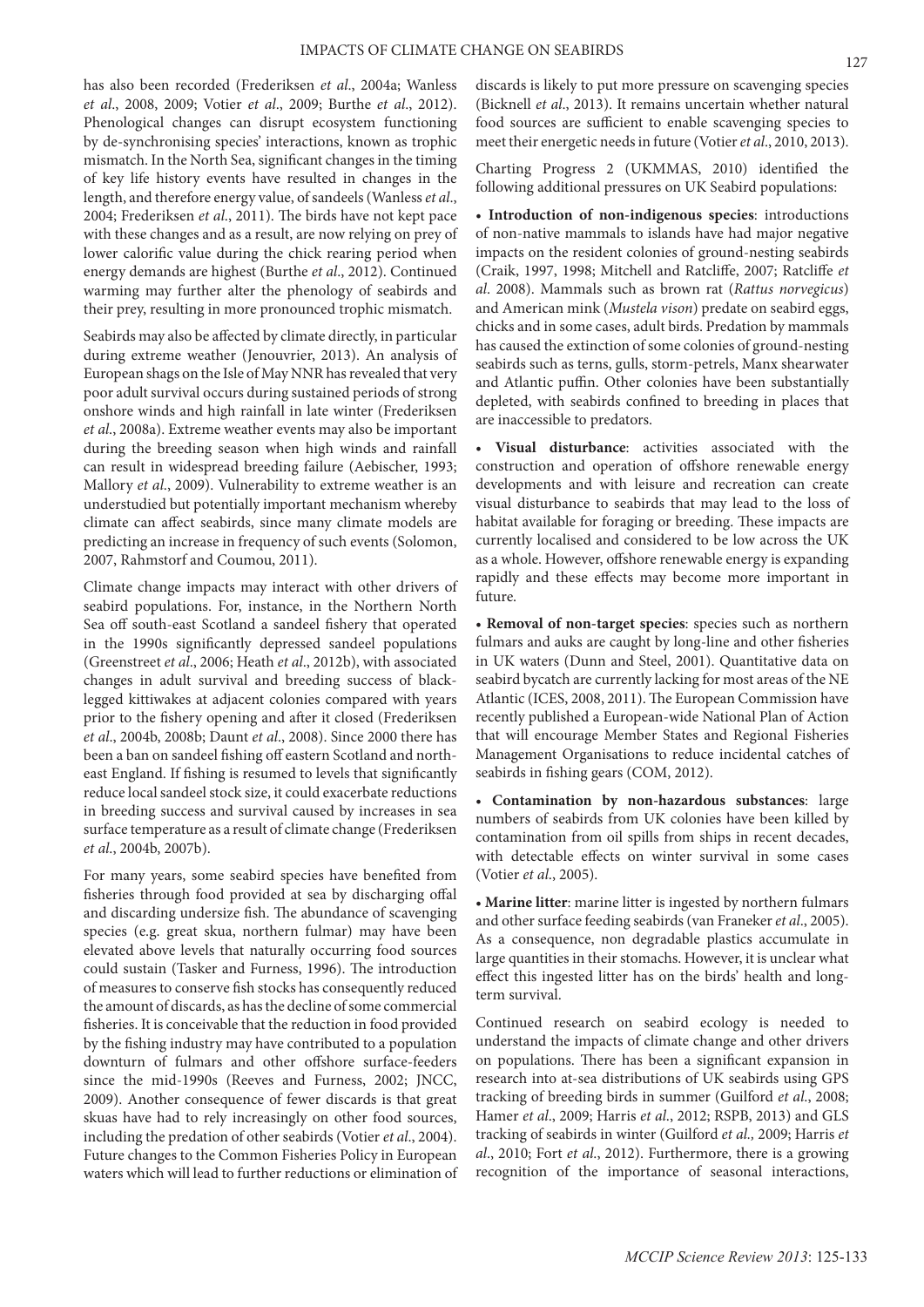whereby events or processes that affect an individual in one season also affect its performance in subsequent seasons (Bogdanova *et al*., 2011). Development of analytical approaches to quantify habitat association and preference are also a source of active research (Wakefield *et al*., 2009; Guilford *et al*., 2009; Fauchald *et al*., 2011; Embling *et al*., 2012; Tancell *et al*., 2013; Dean *et al*., 2013). These advancements in empirical data collection and analysis will improve our understanding of the mechanisms underpinning effects of climate change on seabird productivity and survival. However, some key knowledge gaps remain that are not easily filled, notably the diet of seabirds throughout the year and functional responses to variation in the abundance of multiple prey species.

### **2. WHAT COULD HAPPEN?**

Most seabird species in the UK are at the southern limit of their range. As a result, we may see changes in species' ranges due to climate change, with associated changes in overall population size. By the end of the 21st century, great skua and Arctic skua may no longer breed in the UK and the range of black guillemot, common gull and Arctic tern shrink to such an extent that only Shetland and the most northerly tips of mainland Scotland will hold breeding colonies. Many other species may shift their distribution north, no longer breeding in south-eastern England. These predictions are based on modelling by Huntley *et al*. (2007) who described the 'climate envelope' that each species currently occupies in Europe and predicted how the shape of this envelope, and hence the breeding range of the birds, would change by the last 30 years of the 21st century. The climate envelope was a composite of measures of a) winter cold, b) overall warmth or growing season, and c) available moisture. These predictions seem plausible given that these species, particularly the skuas, are confined to colder parts of the northern hemisphere (Furness 1988). The predicted extinction of great skuas is of particular concern since the UK holds 60% of the world breeding population (Furness and Ratcliffe, 2004). Huntley *et al*. (2007) also predicted that Leach's storm-petrel would no longer be breeding in the UK by the end of the 21st century. This is unlikely to result from direct effects of a warmer climate, since they breed in warmer climes than currently experienced in the UK. The current distribution in the Scottish Continental Shelf is positively correlated with the proximity to deep oceanic water where they feed on plankton concentrated by upwellings and ocean currents (Mitchell, 2004). Thus, future changes in the number and distribution of Leach's storm-petrel breeding in the UK are likely to result from indirect, bottom-up effects of climate on their planktonic food resources.

Warming of waters in the North Sea has led to substantial changes in species composition and abundance at lower trophic levels (Beaugrand *et al.,* 2008; Kirby and Beaugrand, 2009; Luczak *et al*., 2012; Frederiksen *et al*., 2013), with detrimental effects on sandeels (van Deurs *et al*., 2009). These changes are linked to northward shifts of favoured copepod prey of sandeels, associated with critical thermal boundaries, altering habitat suitability for seabirds (Beaugrand *et al*., 2008; Reyondeau and Beaugrand, 2011; Frederiksen *et al*.,

2013). Effects of climate on these bottom-up processes are set to intensify as warming continues. Trophic mismatch may also increase, with the potential for detrimental impacts on seabirds (Burthe *et al*., 2012). Any repetition of the very low energy values recorded in North Sea sandeels and sprat preyed on by seabirds in 2004 (Wanless *et al*., 2005) could also have dramatic consequences. However, it is not clear whether warming will have a similar impact in other regions around the UK where climate effects are weaker, such as in the Irish Sea, Celtic Sea and English Channel (Lauria *et al*., 2012, 2013). Emerging prey species may be critical to the future wellbeing of seabirds, but to be an effective alternative to current prey such as sandeels and sprats, they will have to fulfil important criteria of abundance, availability and quality. This was not the case for the snake pipefish *Entelurus aequoreus* which increased dramatically in UK waters in the mid 2000s, before the population crashed (Kirby *et al*., 2006; Harris *et al*., 2007, 2008). Furthermore, an outcome of climate change that is of increasing concern is ocean acidification, whose consequences may be felt right up the food chain to forage fish and associated top predators (Heath *et al*., 2012a). Finally, recent increases in jellyfish, which have been linked to overfishing and climate change, have been observed around the world including in UK waters (Purcell *et al*., 2007; Brotz *et al*., 2012). They may impact on seabirds since they are in direct competition with lesser sandeels and other forage fish for planktonic food such as copepods, while also being predators of fish larvae. In summary, if sea temperatures continue to rise as predicted, it is likely that seabirds such as black-legged kittiwakes that feed on small shoaling fish will experience poor breeding seasons and lower survival with increasing frequency in some parts of the UK (Frederiksen *et al*., 2004b).

Future climate change is also likely to have direct impacts on breeding seabirds through sea-level rise, particularly in the southern North Sea where ground-nesting seabirds such as terns, and in particular the little tern, tend to nest just above the high water mark. Habitat loss to sea-level rise may be mitigated by nesting habitat creation further up the shore. Extreme weather events may also become more important since most climate models predict an increase in their frequency in the future (Solomon, 2007; Rahmstorf and Coumou, 2011).

Other drivers of seabird populations are also expected to interact with climate change in complex ways. The previously demonstrated additive effect of fisheries and sea temperatures (Frederiksen *et al*., 2004b, 2007b) is unlikely to be maintained at higher sea-surface temperatures, where climate effects are predicted to override fishery effects. Evidence is emerging of the importance of parasites on seabirds (Duneau *et al*., 2008; Reed *et al*., 2008, 2012; Burthe *et al*., 2013). There is widespread concern that climate change may interact with disease, since increasing temperatures can alter host susceptibility, pathogen survival and disease transmission rates (Lafferty, 2009). Furthermore, the effects of pollutants, which can have a deleterious impact on seabirds (Thompson and Hamer, 2000), may be exacerbated by climate change and disease. Finally, a potential driver of immediate and future relevance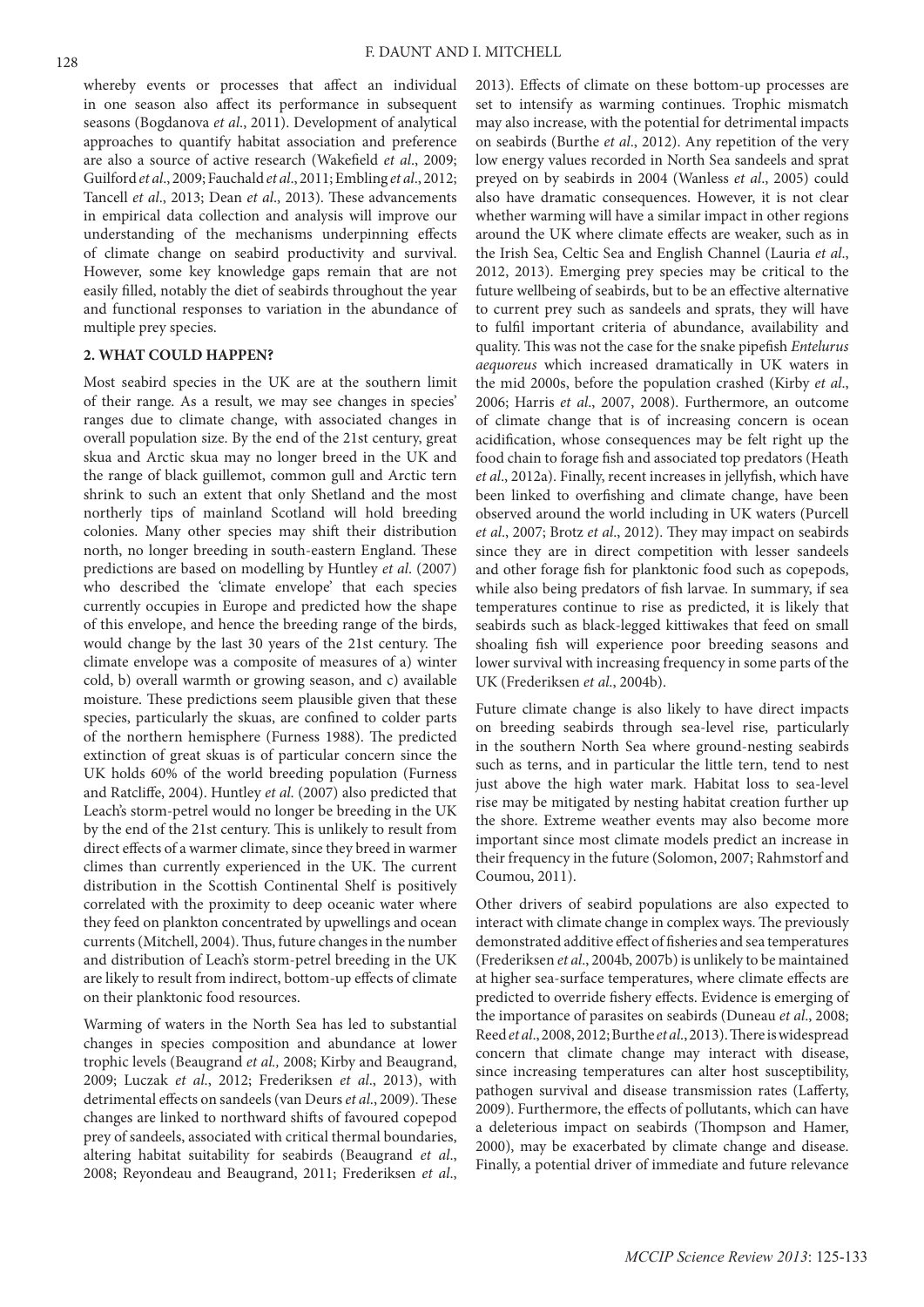is the impact of marine renewables on seabirds. A huge expansion in marine renewable developments is planned in the coming years to meet ambitious renewable energy targets. Seabirds may be affected by these developments through a range of mechanisms, notably collision and displacement (Grecian *et al*., 2010). These effects may be additive to climate change, or may interact with climate if, for example, the latter results in seabird range shifts, changing the spatial overlap with fixed developments. Breeding birds may be particularly vulnerable because, as central place foragers, they are constrained to obtain food within a certain distance from the breeding colony (Masden *et al.,* 2010b; Langton *et al*., 2011), and developments are proposed in areas that lie within breeding seabird foraging ranges (Harris *et al*., 2012). Cumulative and in-combination effects must also be considered when quantifying interactions between marine renewables and climate (Masden *et al*., 2010a).

Efforts to forecast change under future climate scenarios (e.g. Huntley *et al*., 2007; Frederiksen *et al*., 2013), together with research into species' adaptation potential through processes such as phenotypic plasticity (Reed *et al*., 2009; Grémillet and Charmantier, 2010; Lewis *et al*., 2012), will be particularly useful in determining likely impacts. However, the current evidence suggests that many UK seabirds face an uncertain future because predicted changes in climate, and potential interactions with other drivers, indicate that conditions will become more challenging.

## **3. KNOWLEDGE GAPS**

a. **Indirect effects of climate**: In the short-term, we need to better understand the nature of the interactions between climate, plankton and seabird prey species, in order to predict the likely magnitude of future impacts on seabirds. A particular priority is information on lesser sandeel population dynamics that provide the link between many UK seabird species and lower trophic levels. It is unclear why sandeel recruitment is negatively correlated with SST. We therefore need a better understanding of the nature of the relationship between sandeel populations and food availability, predation, fisheries and density dependent factors. However, research should also focus on other important seabird prey, notably clupeids and gadoids. Furthermore, it is becoming increasingly apparent that top predators such as seabirds not only require prey of sufficient abundance and quality, but that it is available at the right time to coincide with their peak energy demands. An understanding of the importance of climate-mediated trophic mismatch is an important priority for future research.

b. **Scale dependence in climate effects**: Many UK seabird species winter in the seas around the UK, but others migrate to distant foraging grounds across a vast area from the North Atlantic to the Southern Ocean. Most mortality of breeding adults takes place at this time, and survival rate of adults is the principal determinant of seabird population size. Thus, it is important to incorporate an understanding of the spatiotemporal scale of climate effects that may include factors occurring at global scales at different times of the year, and carry over effects between seasons.

c. **Interactions between climate effects and other human impacts**: if we are to continue to exploit our seas whilst maintaining them as 'Healthy and biologically diverse' (cf. The UK Marine Strategy's vision of our seas), we need to better understand how potential drivers such as marine renewables, pollutants and disease impact on seabirds and the rest of the marine ecosystem in a changing climate. Such evidence is vital if we are to successfully implement the EC Marine Strategy Framework Directive and achieve its goal of Good Environmental Status in Europe's seas by 2020 (see Cefas, 2011).

There is strong consensus that these represent important knowledge gaps (Lewison *et al*., 2012).

#### **4. SOCIO-ECONOMIC IMPACTS**

Seabirds provide an important source of income for some local economies, because seabirds have a wide appeal to people. Spectacular 'seabird cities' and enigmatic species like the Atlantic puffin draw large numbers of visitors to UK seabird colonies.

#### **5. CONFIDENCE ASSESSMENT**

### **What is already happening?**



The level of confidence hasn't changed since the 2010 card (Mitchell and Daunt, 2010). The evidence for what is currently happening is moderate since aspects of the ecology of seabirds are comparatively well understood. Consensus on the key drivers of seabirds is also moderate. In contrast, there is little firm evidence about what will happen in the future, because of the uncertainty surrounding climate change projections and of impacts on seabirds. It is unclear how climate will interact with current and emerging drivers such as fisheries, pollutants, marine renewables and disease. As a result, consensus on future change is low.

## **CITATION**

### Please cite this document as:

Daunt, F. and Mitchell, I. (2013) Impacts of climate change on seabirds, *MCCIP Science Review 2013*, 125-133, doi:10.14465/2013.arc14.125-133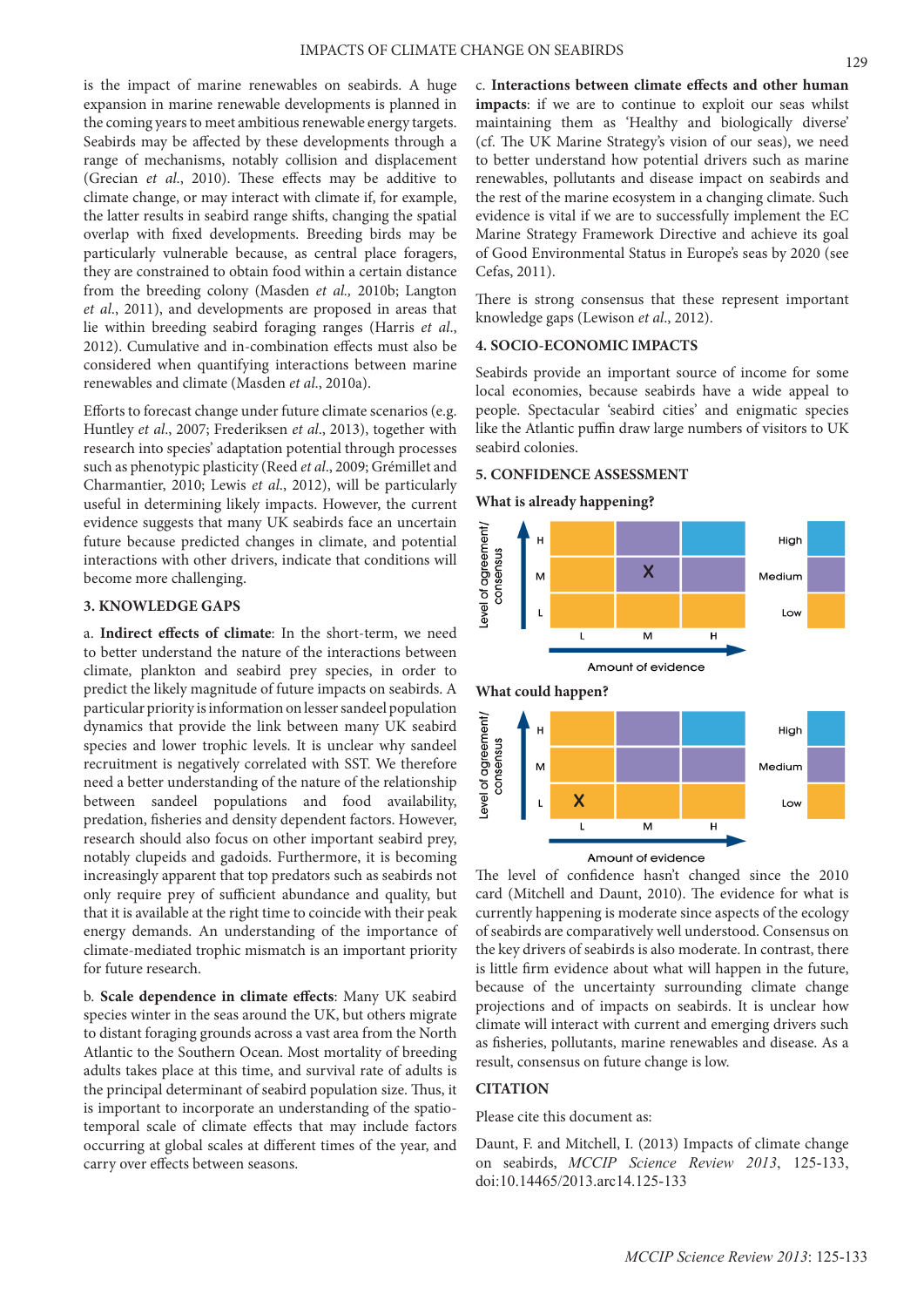#### **ACKNOWLEDGEMENTS**

Data have been provided to the Seabird Monitoring Programme by the generous contributions of its partners: Joint Nature Conservation Committee, Scottish Natural Heritage, Natural Resources Wales, Natural England, Northern Ireland Environment Agency, Royal Society for the Protection of Birds, Centre for Ecology & Hydrology, The Seabird Group, Shetland Oil Terminal Environmental Advisory Group, BirdWatch Ireland, British Trust for Ornithology, The National Trust, The National Trust for Scotland, The Scottish Wildlife Trust, National Parks and Wildlife Service (Dept. of Environment, Heritage and Local Government - Republic of Ireland), Department of Agriculture, Fisheries and Forestry (Isle of Man), Manx Birdlife, Manx National Heritage and States of Guernsey Government; other nature conservation organisations; and volunteers, throughout Britain and Ireland.

#### **REFERENCES**

- Aebischer, N.J. (1993) Immediate and delayed effects of a gale in late spring on the breeding of the shag *Phalacrocorax aristotelis*. *Ibis,* **135**, 225-232.
- Alvarez-Fernandez, S., Lindeboom, H. and Meesters, E. (2012) Temporal changes in plankton of the North Sea: community shifts and environmental drivers. *Mar. Ecol. Prog. Ser.,* **462**, 21–38.
- Anderson, H.B., Evans. P.G.H., Potts, J.M., Harris, M.P. and Wanless. S. (2013) The diet of common guillemot (*Uria aalge*) chicks at colonies in the UK, 2006-2011: evidence for changing prey communities in the North Sea. *Ibis.* doi: 10.1111/ibi.12099
- Arnott, S. A. and Ruxton, G. D. (2002) Sandeel recruitment in the North Sea: demographic, climatic and trophic effects. *Mar. Ecol. Prog. Ser.*, **238**, 199-210.
- Beaugrand, G., Brander, K. M., Lindley, A., Souissi, S. and Reid, P. C. (2003) Plankton effect on cod recruitment in the North Sea. *Nature*, **426**, 661-664.
- Beaugrand, G., Edwards, M., Brander, K., Luczak, C. and Ibanez, F. (2008) Causes and projections of abrupt climatedriven ecosystem shifts in the North Atlantic. *Ecol. Lett.,* **11**, 1157-1168.
- Bicknell, A.J., Oro, D. Camphuysen C.J. and Votier, S.C. (2013) Potential consequences of discard reform for seabird communities. *J. Appl. Ecol.*, **50**, 649–658. doi: 10.1111/1365- 2664.12072
- Bogdanova, M., Daunt, F., Newell, M.A., Phillips, R.A., Harris, M.P. and Wanless, S. (2011) Seasonal interactions in the black-legged kittiwake *Rissa tridactyla*: links between breeding performance and winter distribution. *Proc. R. Soc. B,* **278**, 2412-2418.
- Brotz, L., Cheung, W.W.L., Kleisner, K., Pakhomov, E. and Pauly, D. (2012) Increasing jellyfish populations: trends in Large Marine Ecosystems. *Hydrobiologia,* **690**, 3-20.
- Bull, J., Wanless, S., Elston, D.A., Daunt, F., Lewis, S. and Harris, M.P. (2004) Local-scale variability in the diet of black-legged kittiwakes *Rissa tridactyla*. *Ardea,* **92**, 43-52.
- Burthe, S., Daunt, F., Butler, A., Elston, D., Frederiksen, M., Johns, D., Newell, M., Thackeray, S.J. and Wanless, S. (2012) Phenological trends and trophic mismatch across multiple levels of a North Sea pelagic food web. *Mar. Ecol. Prog. Ser.* **454**, 119-133.
- Burthe, S., Newell, M.A., Goodman, G., Butler, A., Bregnballe, T., Harris, E., Wanless, S., Cunningham, E.J.A. and Daunt, F. (2013) Endoscopy as a novel method for assessing endoparasite burdens. *Methods Ecol. Evol.*, **4**, 207-216*.*
- Cefas (2011) *Proposed UK Targets for achieving GES and Cost‐Benefit Analysis for the MSFD: Final Report Aug 2011*.
- COM (2012) *Action Plan for reducing incidental catches of seabirds in fishing gears*. 665 final Brussels, 16.11.2012 Communication from the Commission to the European Parliament and the Council.
- Cook, A.S.C.P., Parsons, M., Mitchell, I and Robinson, R.A. (2011) Reconciling policy with ecological requirements in biodiversity monitoring. *Mar. Ecol. Prog. Ser.*, **434**, 267-277.
- Craik, J.C.A. (1997) Long-term effects of North American Mink *Mustela vison* on seabirds in western Scotland. *Bird Study,* 44, 303-309.
- Craik, J.C.A. (1998) Recent mink-related declines of gulls and terns in west Scotland and the beneficial effects of mink control. *Argyll Bird Report*, **14**, 98–110.
- Daunt, F., Wanless, S., Greenstreet, S.P.R., Jensen, H., Hamer, K.C. and Harris, M.P. (2008) The impact of the sandeel fishery closure in the northwestern North Sea on seabird food consumption, distribution and productivity. *Can. J. Fisheries Aq. Sci.*, **65**, 362-381.
- Dean, B., Freeman, R., Kirk, H., Leonard, K., Phillips, R.A., Perrins, C.M. and Guilford, T. (2013) Behavioural mapping of a pelagic seabird: combining multiple sensors and a hidden Markov model reveals distribution of at-sea behaviour. *J. Royal Soc. Interface,* **10**, 20120570.
- van Deurs, M., van Hal, R., Tomczak, M.T., Jonasdottir, S.H. and Dolmer, P. (2009) Recruitment of lesser sandeel *Ammodytes marinus* in relation to density dependence and zooplankton composition. *Mar. Ecol. Prog. Ser.*, **381**, 249- 258.
- Duneau, D., Boulinier, T., Gomez-Diaz, E., Petersen, W., Tveraa, T., Barrett, R.T. and McCoy, K.D. (2008) Prevalence and diversity of *Lyme borreliosis* bacteria in marine birds. *Infection Genetics Evol.*, **8**, 352-359.
- Dunn, E.K. and Steel, C. (2001) *The impact of long-line fishing on seabirds in the North east Atlantic: recommendations for reducing mortality.* RSPB/JNCC, Sandy, England.
- Embling, C.B., Illian, J., Armstrong, E., Kooij, J. van der, Sharples, J., Camphuysen, C.J. and Scott, B.E. (2012) Investigating fine-scale spatio-temporal predator-prey patterns in dynamics ecosystems: a functional analysis approach. *J. Appl. Ecol.*, **49**, 481-492.
- Fauchald, P, Skov, H, Skern-Mauritzen, M, Hausner, V.H., Johns, D and Tveraa, T. (2011) Scale-dependent response diversity of seabirds to prey in the North Sea. *Ecology*, 92, 288-239.
- Fort, J. Pettex, E., Tremblay, Y., Lorentsen, S.-H., Garthe, S., Votier, S. Pons, J.-B., Siorat, F., Furness, R.W. Grecian, R.W., *et al.* (2012) Meta-population evidence of oriented chain migration in northern gannets (*Morus bassanus*). *Frontiers Ecol. Env.*, **10**, 237-242.
- van Franeker, J.A., Heubeck, M., Fairclough, K., Turner, D.M., Grantham, M., Stienen, E.W.M., Guse, N., Pedersen, J., Olsen, K.O., Andersson, P.J. and Olsen, B. (2005) *Save the North Sea Fulmar Study 2002-2004: a regional pilot project for the Fulmar-Litter EcoQO in the OSPAR area*. Wageningen, Alterra, Alterra-rapport 1162.
- Frederiksen, M., Harris, M.P., Daunt, F., Rothery, P. and Wanless, S. (2004a) Scale-dependent climate signals drive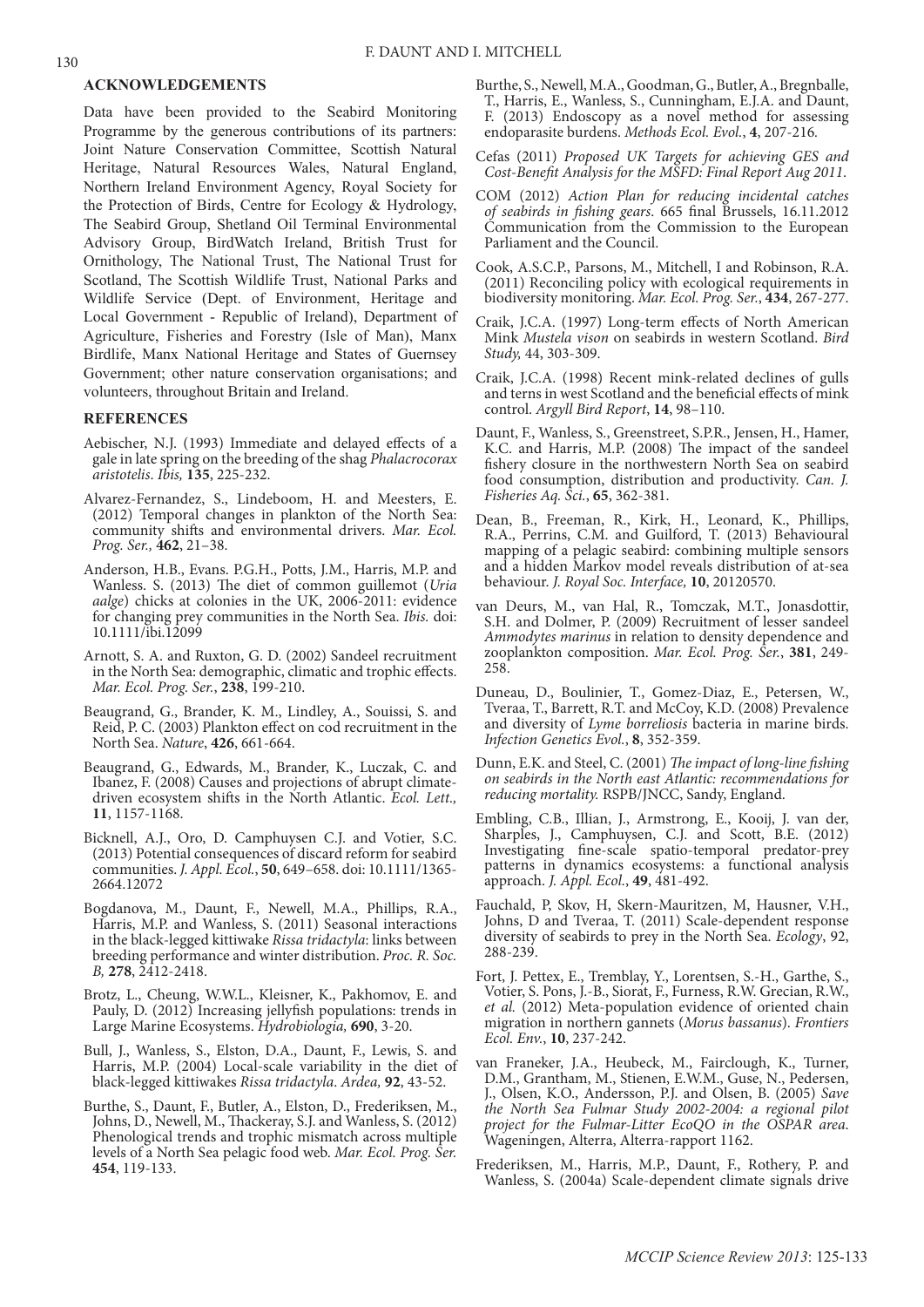breeding phenology of three seabird species. *Glob. Change Biol.*, **10**, 1214-1221.

- Frederiksen, M., Wanless S., Harris, M.P., Rothery, P. and Wilson L. (2004b) The role of industrial fisheries and oceanographic change in the decline of North Sea blacklegged kittiwakes. *J. Appl. Ecol.*, **41**, 1129-1139.
- Frederiksen, M., Wright, P.J., Harris, M.P., Mavor, R.A., Heubeck, M. and Wanless, S. (2005) Regional patterns of kittiwake *Rissa tridactyla* breeding success are related to variability in sandeel recruitment. *Mar. Ecol. Prog. Ser.*, **300**, 201-211.
- Frederiksen, M., Edwards, M., Richardson, A.J., Halliday, N.C., and Wanless, S. (2006) From plankton to top predators: bottom-up control of a marine food web across four trophic levels. *J. Anim. Ecol.,* **75**, 1259−1268.
- Frederiksen, M., Edwards, M., Mavor, R.A. and Wanless, S. (2007a) Regional and annual variation in black-legged kittiwake breeding productivity is related to sea surface temperature. *Mar. Ecol. Prog. Ser.*, **350**, 137-143.
- Frederiksen, M., Mavor, R.A. and Wanless, S. (2007b) Seabirds as environmental indicators: the advantages of combining data sets. *Mar. Ecol. Prog. Ser.,* **352**, 205–211.
- Frederiksen, M., Daunt, F., Harris, M.P. and Wanless, S. (2008a) Stochastic weather drives survival and population dynamics in a long-lived seabird. *J. Anim. Ecol.*, **77**, 1020- 1029.
- Frederiksen, M., Jenson, H., Daunt, F., Mavor, R. and Wanless, S. (2008b) Differential effects of a local industrial sand lance fishery on seabird breeding performance. *Ecol. Appl.*, **18**, 701–710.
- Frederiksen, M., Elston, D.A., Edwards, M., Mann, A.D. and Wanless, S. (2011) Mechanisms of long-term decline in size of lesser sandeels in the North Sea explored using a growth and phenology model. *Mar. Ecol. Prog. Ser.*, **432**, 137−147.
- Frederiksen, M., Anker-Nilssen, T., Beaugrand, G. and Wanless, S. (2013) Climate, copepods and seabirds in the boreal Northeast Atlantic – current state and future outlook. *Glob. Change Biol.,* **19**, 364-372.
- Furness, R.W. (1988) *Evolutionary and ecological constraints on the breeding distributions and behaviour of skuas.* Proc. Int. 100. DO-G Meeting, Current Topics Avian Biol., Bonn.
- Furness R.W. and Ratcliffe, N. (2004) *Great Skua* Stercorarius skua. In: Mitchell, P.I, Newton, S.F., Ratcliffe, N., and Dunn, T.E. eds. Seabird populations of Britain and Ireland. T. and A.D. Poyser: London, UK, pp173-186.
- Grecian, W.J., Inger, R., Attrill, M.J., Beahop, S., Godley, B.J., Witt, M.J. and Votier, S.C. (2010) Potential impacts of wavepowered marine renewable energy installations on marine birds. *Ibis*, **152**, 683-697.
- Greenstreet, S.P.R., Armstrong, E., Mosegaard, H., Jensen, H., Gibb, I., Fraser, H., Scott, B., Holland, G., and Sharples, J. (2006) Variation in the abundance of sandeels *Ammodyes marinus* off southeast Scotland: an evaluation of area-closure fisheries management and stock abundance assessment methods. *ICES J. Mar. Sci.,* **63**, 1530-1550.
- Grémillet, D. and Charmantier, A. (2010) Shifts in phenotypic plasticity constrain the value of seabirds as ecological indicators of marine ecosystems. *Ecol. Appl.,* **20**, 1498-1503.
- Guilford, T., Meade, J., Willis, J., Phillips, R.A., Collett, M., Freeman, R. and Perrins, C.M. (2009) Migration and stopover in a small pelagic seabird, the Manx shearwater *Puffinus puffinus*: insights from machine learning. *Proc. R. Soc. B*, **276**, 1215-1223.
- Guilford, T.C., Meade, J., Freeman, R., Biro, D., Evans, T., Bonnadonna, F., Boyle, D., Roberts, S. and Perrins, C.M. (2008) GPS tracking of the foraging movements of Manx Shearwaters *Puffinus puffinus* breeding on Skomer Island, Wales. *Ibis,* **150**, 462-473.
- Grosbois, V., and Thompson, P.M. (2005) North Atlantic climate variation influences survival in adult fulmars. *Oikos*, **109**, 273–290.
- Grosbois, V., Harris, M.P., Anker-Nilssen, T., McLeery, R.H., Shaw, D.N., Morgan, B.J.T. and Gimenez, O. (2009) Modeling survival at multi-population scales using markrecapture data. *Ecology*, **90**, 2922-2932.
- Hamer, K.C., Humpreys, E.M., Magalhaes, M.C., Garthe, S., Hennicke, J., Peters, G., Grémillet, D., Skov, H. and Wanless, S. (2009) Fine-scale foraging behaviour of a mediumranging marine predator. *J. Anim. Ecol.,* **78**, 880-889.
- Harris, M.P., Anker‐Nilssen, T., McCleery, R.H., Erikstad, K.E., Shaw, D.N., and Grosbois, V. (2005) Effects of wintering area and climate on the survival of adult Atlantic puffins *Fratercula arctica* in the eastern Atlantic. *Mar. Ecol. Prog. Ser.*, **297**, 283–296.
- Harris, M.P., Beare, D., Toresen, R., Nøttestad, L., Kloppmann, M., Dörner, H., Peach, K., Rushton, D.R.A., Foster-Smith, J. and Wanless, S. (2007) A major increase in snake pipefish (*Entelurus aequoreus*) in northern European seas since 2003: potential implications for seabird breeding success. *Mar. Biol.,* **151**, 973-983.
- Harris, M.P., Newell, M., Daunt, F., Speakman, J.R. and Wanless, S. (2008) Snake pipefish *Entelurus aequoreus* are poor food for seabirds. *Ibis*, **150**, 413-415.
- Harris, M.P., Daunt, F., Newell, M.A., Phillips, R.A. and Wanless, S. (2010) Wintering areas of adult Atlantic puffins *Fratercula arctica* from a North Sea colony as revealed by geolocation technology. *Mar. Biol.*, **157**, 827-836.
- Harris, M.P., Bogdanova, M.I., Daunt, F. and Wanless, S. (2012) Feeding areas of Atlantic Puffins *Fratercula arctica* assessed by GPS technology. *Ringing and Migration*, **27**, 43- 49.
- Heath, M.R., Neat, F.C., Pinnegar, J.K., Reid, D.G., Sims, D.W. and Wright, P.J. (2012a). Review of climate change impacts on marine fish and shellfish around the UK. *Aquatic Conserv. Mar. Freshw. Ecosyst.*, **22.** 337-367.
- Heath, M.R., Rasmussen, J., Bailey, M.C., Dunn, J., Fraser, J., Gallego, A., Hay, S.J., Inglis, M. and Robinson, S. (2012b). Larval mortality rates and population dynamics of lesser sandeel (*Ammodytes marinus*) in the northwestern North Sea. *J. Mar. Syst.*, **94**, 47-57.
- Huntley B., Green R.E., Collingham Y.C. and Willis S.G. (2007) *A climatic atlas of European breeding birds*. Durham University, The RSPB and Lynx Edicions, Barcelona.
- ICES (2008) *Report of the Working Group on Seabird Ecology (WGSE)*, 10‐14 March 2008, Lisbon, Portugal. ICES CM 2008/LRC:05, 99 pp.
- ICES. (2011) *Report of the Working Group on Seabird Ecology (WGSE)*, 1–4 November 2011, Madeira, Portugal. ICES CM 2011/SSGEF:07, 87 pp.
- Jenouvrier, S. (2013) Impacts of climate change on avian populations. *Glob. Change Biol.*, **19**, 2036-2057.
- JNCC (2009) *UK Seabirds in (2008) Results from the Seabird Monitoring Programme*. Joint Nature Conservation Committee, Peterborough, UK, 16pp.
- JNCC (2012) *Seabird Population Trends and Causes of Change: (2012) Report* (http://www.jncc.defra.gov.uk/page-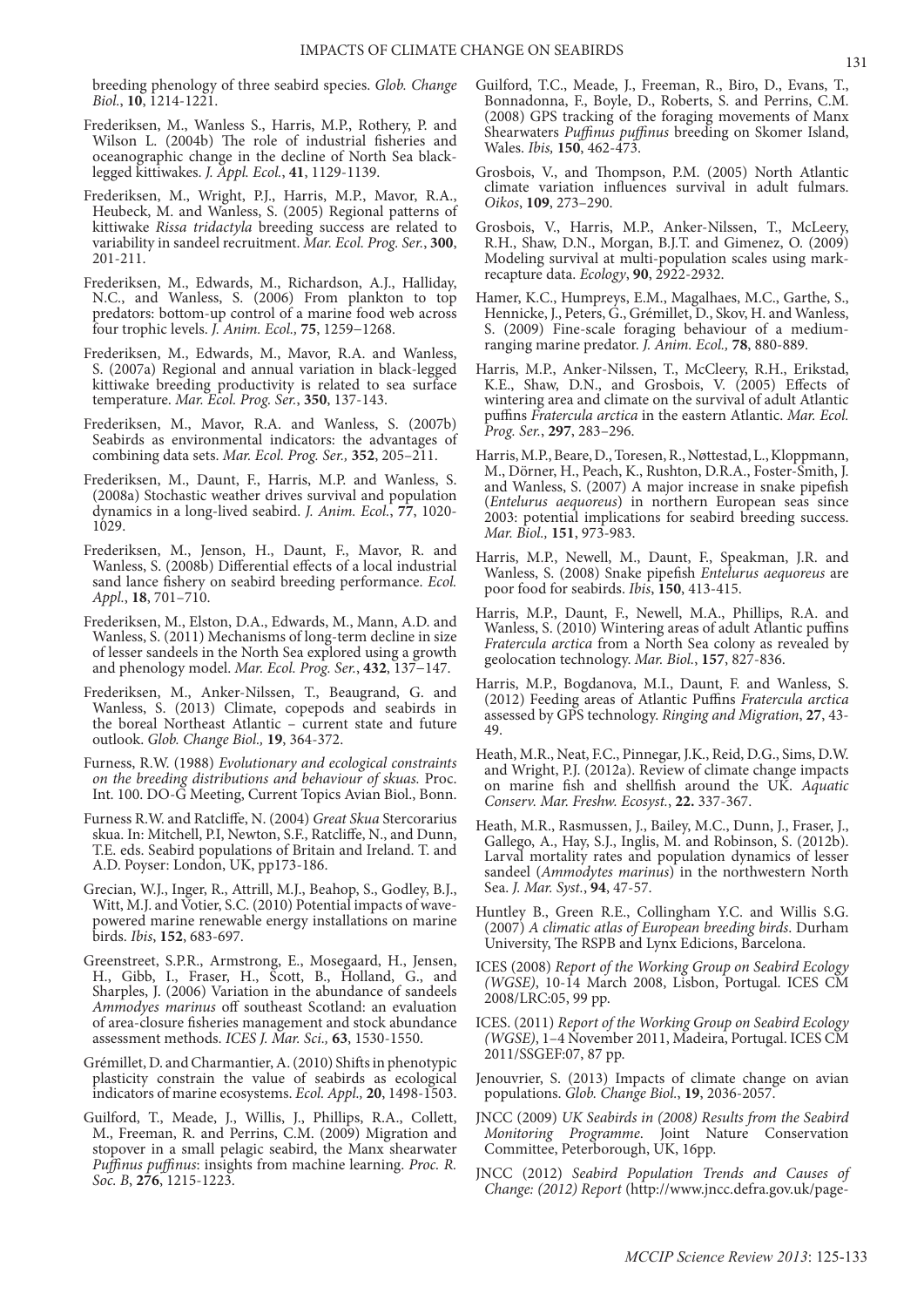3201). Joint Nature Conservation Committee. Updated July 2012 Accessed [10/10/12].

- Kirby, R.K., Johns, D.G. and Lindley, J.A. (2006) Fathers in hot water: rising sea temperatures and a Northeastern Atlantic pipefish baby boom. *Biol. Lett.*, **2**, 597–600.
- Kirby, R.R. and Beaugrand, G. (2009) Trophic amplification of climate warming. *Proc. R. Soc. B*, **276**, 4095-4103.
- Lafferty, K.D. (2009) The ecology of climate change and infectious diseases. *Ecology*, **90**, 888-900.
- Langton, R., Davies, I.M. and Scott, B.E. (2011) Seabird conservation and tidal stream and wave power generation: information needs for predicting and managing potential impacts. *Mar. Policy*, **35**, 623-630.
- Lauria, V., Attrill, M.J., Pinnegar, J.K., Brown, A., Edwards, M. and Votier, S.C. (2012) Influence of climate change and trophic coupling across four trophic Levels in the Celtic Sea. *PLOS One,* **7**, e47408.
- Lauria, V., Attrill, M.J., Brown, A., Edwards, M. and Votier, S.C. (2013) Regional variation in the impact of climate change: evidence that bottom-up regulation from plankton to seabirds is weak in parts of the Northeast Atlantic. *Mar. Ecol. Prog. Ser.*, **488**, 11-22.
- Lewis, S., Elston, D.A., Cheney, B., Daunt, F. and Thompson, P.M. (2009) Extrinsic and intrinsic effects on reproductive success in a long-lived seabird. *Oikos,* **118**, 518-528.
- Lewis, S., Nussey, D.H., Wood, A.G., Croxall, J.P. and Phillips, R.A. (2012) Phenotypic plasticity in breeding phenology in the wandering albatross: effects of age, experience and past reproductive success. *Oikos*, **121**, 2061-2071.
- Lewison, R., Oro, D., Godley, B. J., Underhill, L., Bearhop S., Wilson, R. P., Ainley, D., Arcos, J. M., Boersma, P. D., Borboroglu, *et al.* (2012) Research priorities for seabirds: improving conservation and management in the 21st century. *Endangered Species Res.*, **17**, 93-121.
- Luczak, C., Beaugrand, G., Lindley, J.A., Dewarumez, J.M., Dubois, P.J. and Kirby, R.R. (2012) North Sea ecosystem change from swimming crabs to seabirds. *Biol. Lett.*, **8**, 821- 824.
- Mallory, M.L., Gaston, A.J., Forbes, M.R. and Gilchrist, H.G. (2009) Influence of weather on reproductive success of northern fulmars in the Canadian high Arctic. *Polar Biol.*, **32**, 529-538.
- Masden, E.A., Fox, A.D., Furness, R.W., Bullman, R. and Haydon, D.T., (2010a) Cumulative impact assessments and bird/wind farm interactions: developing a conceptual framework. *Env. Impact Ass. Rev.* **30**, 1-7.
- Masden, E.A., Haydon, D.T., Fox, A.D. and Furness, R.W. (2010b) Barriers to movement: Modelling energetic costs of avoiding marine wind farms amongst breeding seabirds. *Mar. Pollution Bull.*, **60**, 1085-1091.
- Mitchell, P.I. (2004) *Leach's storm-petrel* Oceanodroma leuchorhoa. In: Mitchell, P.I., Newton, S.F., Ratcliffe, N., and Dunn, T.E. (eds) Seabird populations of Britain and Ireland. T. and A.D. Poyser: London, UK, pp.101-114.
- Mitchell, I. and Daunt, F. (2010) Seabirds. In: MCCIP Annual Report Card 2010-11, MCCIP Science Review, http://www. mccip.org.uk/annual-report-card/2010-2011/healthy-anddiverse-marine-ecosystem/seabirds.aspx
- Mitchell, P.I., Newton, S.F., Ratcliffe, N. and Dunn, T.E. (2004) *Seabird populations of Britain and Ireland*. T. and A.D. Poyser: London, UK.
- Mitchell, P.I. and Ratcliffe, N. (2007) *Abundance and distribution of seabirds on UK islands – the impact of invasive mammals*. In: Proceedings of the conference on Tackling the problem of invasive alien mammals on seabird colonies – Strategic approaches and practical experience. Edinburgh (2007) The National Trust for Scotland, Royal Zoological Society of Scotland and Central Science Laboratory. http:// www.ntsseabirds.org.uk/File/Conference%20proceedings. pdf
- Oro, D. and Furness, R. W. (2002) Influences of food availability and predation on survival of Kittiwakes. *Ecology*, **83**, 2516-2528.
- Parsons, M., Mitchell, I., Butler, A., Ratcliffe, N. Frederiksen, M., Foster, S., and Reid, J. B. (2008) Seabirds as indicators of the marine environment. *ICES J. Mar. Sci.*, 65, 1520-1526.
- Pedersen, S. A., Lewy, P., and Wright, P. (1999) Assessments of the lesser sandeel (*Ammodytes marinus*) in the North Sea based on revised stock divisions. *Fish. Res.*, **41**, 221-241.
- Proctor, R., Wright, P. J. and Everitt, A. (1998) Modelling the transport of larval sandeels on the north west European shelf. *Fisheries Oceanography*, **7**, 347-354.
- Purcell, J.E., Uye, S. and Lo, W.T. (2007) Anthropogenic causes of jellyfish blooms and their direct consequences for humans: a review. *Mar. Ecol. Prog. Ser.,* **350**, 153-174.
- Rahmstorf S. and Coumou, D. (2011) Increase of extreme events in a warming world. *Proc. Natl. Acad. Sci.*, **108**, 17905-17909.
- Ratcliffe, N., Craik, C., Helyar, A., Roy, S. and Scott, M. (2008) Modelling the benefits of American Mink *Mustela vison* management options for terns in west Scotland. *Ibis,* **150** (Suppl. 1), 114-121.
- Reed, T.E., Daunt, F., Hall, M.E., Phillips, R.A., Wanless, S. and Cunningham, E. (2008) Parental responses to parasitism affect production of sons. *Science*, **321**, 1681-1682.
- Reed, T.E., Warzybok, P., Wilson, A.J., Bradley, R.W., Wanless, S. and Sydeman, W.J. (2009) Timing is everything: flexible phenology and shifting selection in a colonial seabird. *J. Anim. Ecol.,* **78**, 376-387.
- Reed, T.E., Daunt, F., Kiploks, A.J., Burthe, S.J., Granroth-Wilding, H.M.V., Takahashi, E.A., Newell, M., Wanless, S. and Cunningham, E. (2012) Impacts of parasites in early life: contrasting effects on juvenile growth for different family members. *PLOS One,* **7**, e32236.
- Reeves, S.A., and Furness, R.W. (2002). *Net loss-seabirds gain?: Implications of fisheries management for seabirds scavenging discards in the northern North Sea*. RSPB, Sandy, UK.
- Reyondeau, G. and Beaugrand. G. (2011) Future climatedriven shifts in distribution of *Calanus finmarchicus*. *Glob. Change Biol.*, **17**, 756-766.
- Rindorf, A., Wanless, S., and Harris, M. P. (2000) Effects of changes in sandeel availability on the reproductive output of seabirds. *Mar. Ecol. Prog. Ser.*, **202**, 241-252.
- RSPB (2013) *Future of the Atlantic Marine Environment (FAME)*. URL: http://www.rspb.org.uk/ourwork/ projects/details/255106-future-of-the-atlantic-marineenvironment-fame-
- Smout, S., Rindorf, A., Wanless, S., Daunt, F., Harris, M.P. and Matthiopoulos, J. (2013) Seabirds maintain offspring provisioning rate despite fluctuations in prey abundance: a multi-species functional response for guillemots in the North Sea. *J. Appl.Ecol.*, **50**, 1071-1079.